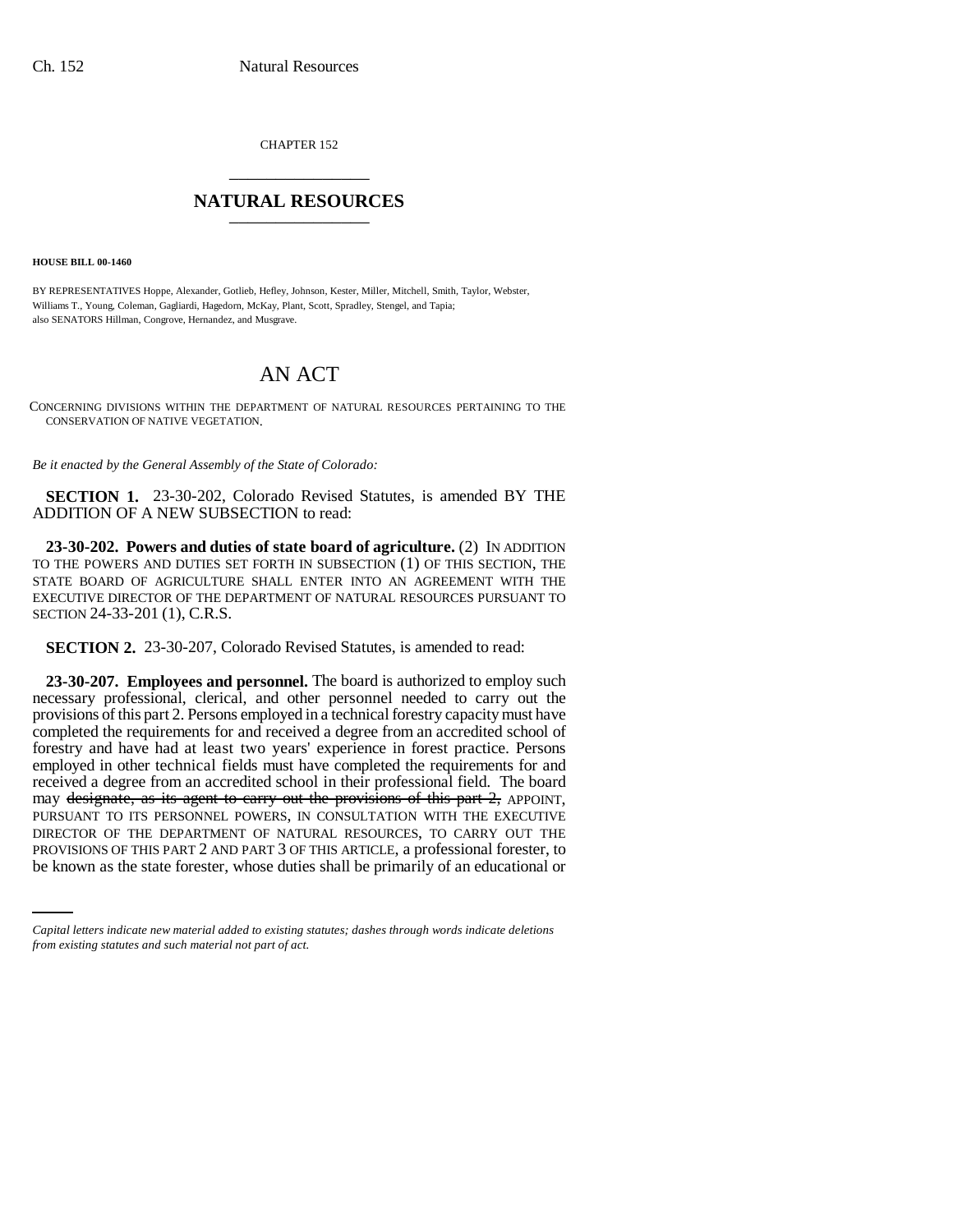regulatory nature.

**SECTION 3.** 24-1-124 (3) (c), Colorado Revised Statutes, is amended, and the said 24-1-124 (3) is further amended BY THE ADDITION OF A NEW PARAGRAPH, to read:

**24-1-124. Department of natural resources - creation - divisions - repeal.** (3) The department of natural resources shall consist of the following divisions:

(c) The state soil conservation board, created by article 70 of title 35, C.R.S. All its powers, duties, and functions are transferred by a **type 1** transfer to the department of natural resources as a division thereof.

(j) THE DIVISION OF FORESTRY, CREATED IN SECTION 24-33- 201 (1), THE HEAD OF WHICH SHALL BE THE STATE FORESTER, APPOINTED PURSUANT TO SECTION 23-30-207, C.R.S., AND THE FORESTRY ADVISORY BOARD, CREATED IN SECTION 24-33-202 (1). THE DIVISION OF FORESTRY, THE STATE FORESTER, AND FORESTRY ADVISORY BOARD SHALL EXERCISE THEIR POWERS, DUTIES, AND FUNCTIONS AS PRESCRIBED BY LAW UNDER THE DEPARTMENT OF NATURAL RESOURCES AND THE EXECUTIVE DIRECTOR THEREOF AS IF THE SAME WERE TRANSFERRED TO THE DEPARTMENT BY A **TYPE 2** TRANSFER.

**SECTION 4.** 24-33-104 (1) (b), Colorado Revised Statutes, is amended, and the said 24-33-104 (1) is further amended BY THE ADDITION OF A NEW PARAGRAPH, to read:

**24-33-104. Divisions under the department.** (1) The department of natural resources shall consist of the following divisions:

- (b) The state soil conservation board;
- (k) THE DIVISION OF FORESTRY AND THE FORESTRY ADVISORY BOARD.

**SECTION 5.** Article 33 of title 24, Colorado Revised Statutes, is amended BY THE ADDITION OF A NEW PART to read:

### PART 2 DIVISION OF FORESTRY

**24-33-201. Division of forestry - creation - state forest service agreement.** (1) THERE IS HEREBY CREATED THE DIVISION OF FORESTRY IN THE DEPARTMENT OF NATURAL RESOURCES. THE EXECUTIVE DIRECTOR OF THE DEPARTMENT OF NATURAL RESOURCES SHALL ENTER INTO AN AGREEMENT WITH COLORADO STATE UNIVERSITY, THROUGH THE STATE BOARD OF AGRICULTURE, TO COOPERATE IN THE STATE'S EFFORTS TO IMPROVE THE MANAGEMENT AND HEALTH OF COLORADO'S FORESTS AND TO PROVIDE STAFF FOR THE DIVISION OF FORESTRY.

(2) THE DIVISION OF FORESTRY'S POWERS AND DUTIES SHALL INCLUDE:

(a) STRENGTHENING NATURAL RESOURCE POLICY FORMULATION AND COORDINATION CONCERNING PUBLIC AND PRIVATE FOREST LAND IN COLORADO BY: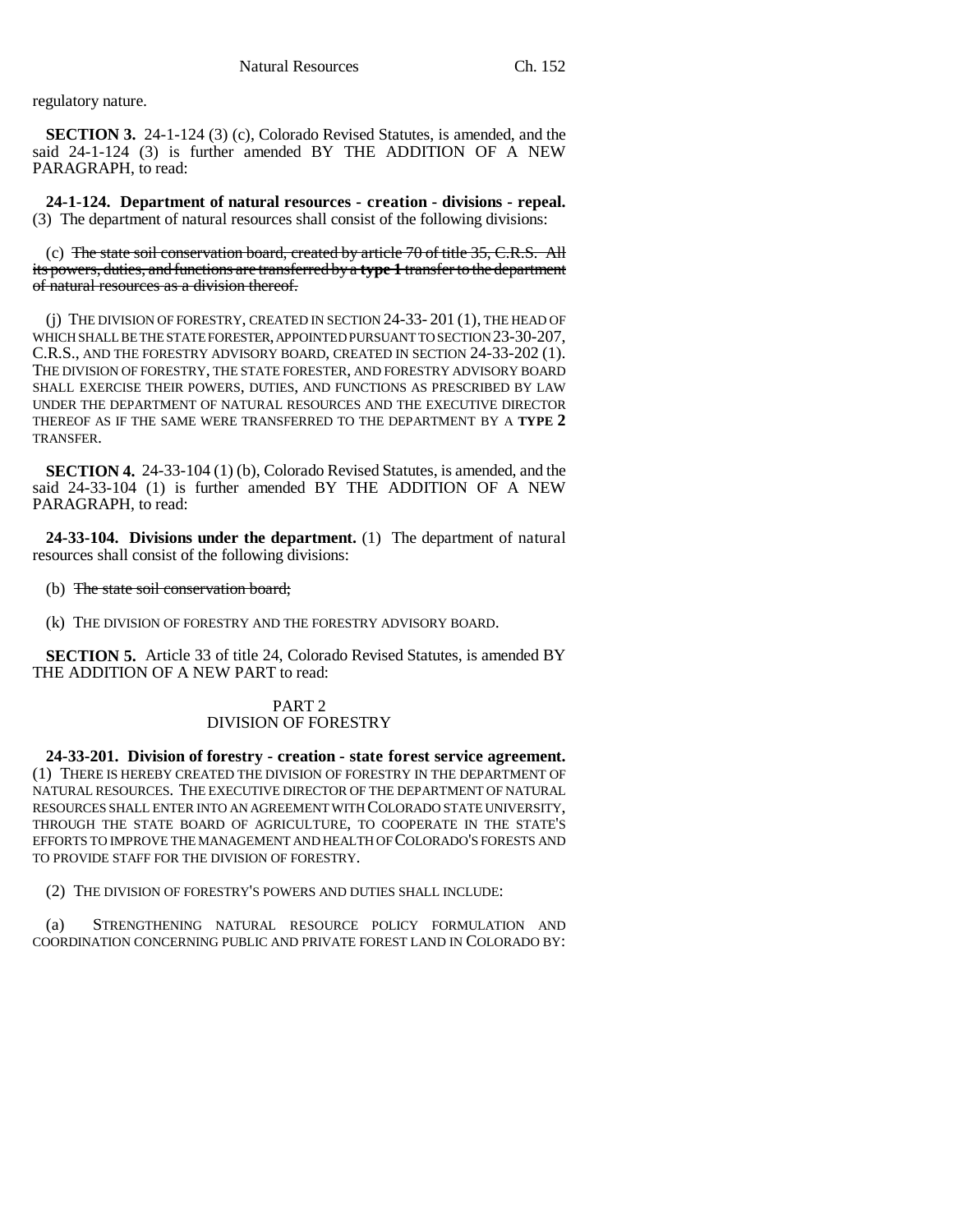(I) PRODUCING AN ANNUAL FOREST HEALTH REPORT FOR ALL FOREST LAND IN COLORADO;

(II) ADDRESSING COOPERATIVE MANAGEMENT OF FOREST LAND ACROSS JURISDICTIONS;

(III) MITIGATING THE NATURAL AND URBAN INTERFACE FIRE HAZARD;

(IV) RESTORING CRITICAL WATERSHEDS;

(V) ASSISTING IN THE MANAGEMENT OF FOREST LANDS UNDER THE JURISDICTION OF THE AGENCIES WITHIN THE DEPARTMENT OF NATURAL RESOURCES.

(b) PREPARING AND UPDATING THE MEMORANDUM OF UNDERSTANDING BETWEEN THE DEPARTMENT OF NATURAL RESOURCES AND COLORADO STATE UNIVERSITY THAT PROVIDES FOR THE STAFFING OF THE DIVISION OF FORESTRY BY THE COLORADO STATE FOREST SERVICE;

(c) PREPARING THE ANNUAL JOINT WORK PLAN FOR THE DIVISION OF FORESTRY AND COLORADO STATE FOREST SERVICE FOR SUBMITTAL TO AND APPROVAL BY THE DEPARTMENT OF NATURAL RESOURCES AND COLORADO STATE UNIVERSITY;

(d) PROVIDING, THROUGH THE EXECUTIVE DIRECTOR OF THE DEPARTMENT OF NATURAL RESOURCES OR THE EXECUTIVE DIRECTOR'S DESIGNEE, STAFF SUPPORT TO THE FORESTRY ADVISORY BOARD, CREATED IN SECTION 24-33-202;

(e) REVIEWING AND APPROVING ALL COLORADO STATE FOREST SERVICE PUBLICATIONS THAT ARE ISSUED AS A RESULT OF THE MEMORANDUM OF UNDERSTANDING BETWEEN THE DEPARTMENT OF NATURAL RESOURCES AND COLORADO STATE UNIVERSITY;

(f) PROMOTING COOPERATION WITH THE FEDERAL LAND MANAGEMENT AGENCIES TO FACILITATE COLLABORATION ACROSS BOUNDARIES WARRANTED BY FOREST LAND CONDITIONS;

(g) INCORPORATING RURAL DEVELOPMENT THROUGH FORESTRY IN PROGRAM DELIVERY;

(h) ASSURING THAT STATE WATER QUALITY BEST MANAGEMENT PRACTICES ARE AVAILABLE AND UNDERSTOOD; AND

(i) PREPARING AN ANNUAL REPORT ON THE ACCOMPLISHMENTS OF THE DIVISION OF FORESTRY.

(3) THE DIVISION OF FORESTRY, THE STATE FORESTER, AND THE COLORADO STATE FOREST SERVICE SHALL ENFORCE AND ADMINISTER THE PROVISIONS OF LAW CONFERRED UPON THE DIVISION OF FORESTRY, STATE FORESTER, AND COLORADO STATE FOREST SERVICE.

**24-33-202. Forestry advisory board - creation - repeal.** (1) THERE IS HEREBY CREATED A FORESTRY ADVISORY BOARD IN THE DEPARTMENT OF NATURAL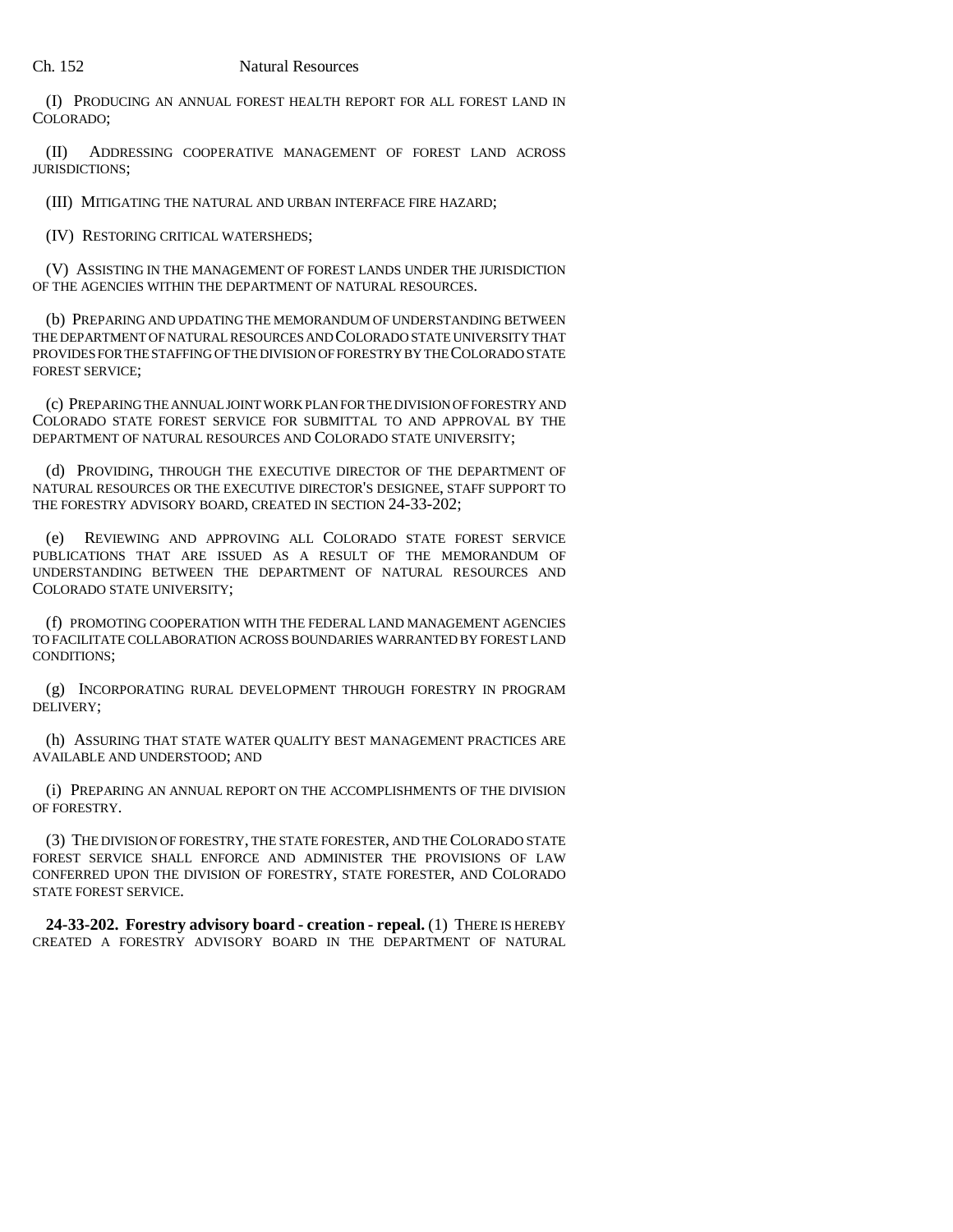Natural Resources Ch. 152

RESOURCES FOR THE PURPOSE OF ASSISTING THE GOVERNOR, THE EXECUTIVE DIRECTOR OF THE DEPARTMENT OF NATURAL RESOURCES, AND THE DIVISION OF FORESTRY WITH ESTABLISHING STATE FOREST POLICY. THE BOARD SHALL CONSIST OF SEVEN MEMBERS. THREE MEMBERS SHALL INCLUDE THE EXECUTIVE DIRECTOR OF THE DEPARTMENT OF NATURAL RESOURCES OR THE EXECUTIVE DIRECTOR'S DESIGNEE, THE PRESIDENT OF COLORADO STATE UNIVERSITY OR THE PRESIDENT'S DESIGNEE, AND THE COMMISSIONER OF AGRICULTURE OR THE COMMISSIONER'S DESIGNEE. FOUR MEMBERS SHALL BE APPOINTED BY THE GOVERNOR AND SHALL SERVE THREE-YEAR TERMS. OF THESE FOUR MEMBERS, ONE SHALL BE A LOCAL GOVERNMENT REPRESENTATIVE, ONE SHALL BE A PRIVATE LAND OWNER WITH FOREST LAND IN THE STATE, ONE SHALL BE A REPRESENTATIVE OF THE FOREST PRODUCTS INDUSTRY, AND ONE SHALL BE A REPRESENTATIVE OF AN ORGANIZATION DEDICATED TO FOREST AND WILDLIFE HABITAT PRESERVATION.

(2) MEMBERS OF THE FORESTRY ADVISORY BOARD SHALL SERVE WITHOUT COMPENSATION BUT ARE ENTITLED TO REIMBURSEMENT OF ACTUAL AND NECESSARY EXPENSES INCURRED IN THE PERFORMANCE OF THEIR DUTIES.

(3) THIS SECTION IS REPEALED, EFFECTIVE JULY 1, 2010. PRIOR TO SUCH REPEAL, THE FORESTRY ADVISORY BOARD SHALL BE REVIEWED AS PROVIDED FOR IN SECTION 2-3-1203, C.R.S.

**SECTION 6.** 2-3-1203 (3), Colorado Revised Statutes, is amended BY THE ADDITION OF A NEW PARAGRAPH to read:

**2-3-1203. Sunset review of advisory committees.** (3) The following dates are the dates for which the statutory authorization for the designated advisory committees is scheduled for repeal:

(w) JULY 1, 2010: THE FORESTRY ADVISORY BOARD, CREATED IN SECTION 24-33-202, C.R.S.

**SECTION 7.** 24-1-123 (4), Colorado Revised Statutes, is amended BY THE ADDITION OF A NEW PARAGRAPH to read:

**24-1-123. Department of agriculture - creation.** (4) The department of agriculture shall consist of the following divisions:

(i) THE STATE SOIL CONSERVATION BOARD, CREATED IN ARTICLE 70 OF TITLE 35, C.R.S. ALL ITS POWERS, DUTIES, AND FUNCTIONS ARE TRANSFERRED BY A **TYPE 1** TRANSFER TO THE DEPARTMENT OF AGRICULTURE AS A DIVISION THEREOF. THE EMPLOYEES OF THE STATE SOIL CONSERVATION BOARD APPOINTED PURSUANT TO SECTION 35-70-103 (5) (g), C.R.S., ARE TRANSFERRED TO THE DEPARTMENT OF AGRICULTURE BY A **TYPE 2** TRANSFER.

**SECTION 8.** 35-70-103 (1) and (6) (i), Colorado Revised Statutes, are amended to read:

**35-70-103. State soil conservation board - composition - powers.** (1) (a) There is hereby created IN THE DEPARTMENT OF AGRICULTURE the state soil conservation board, referred to in this article as the "state board", which shall consist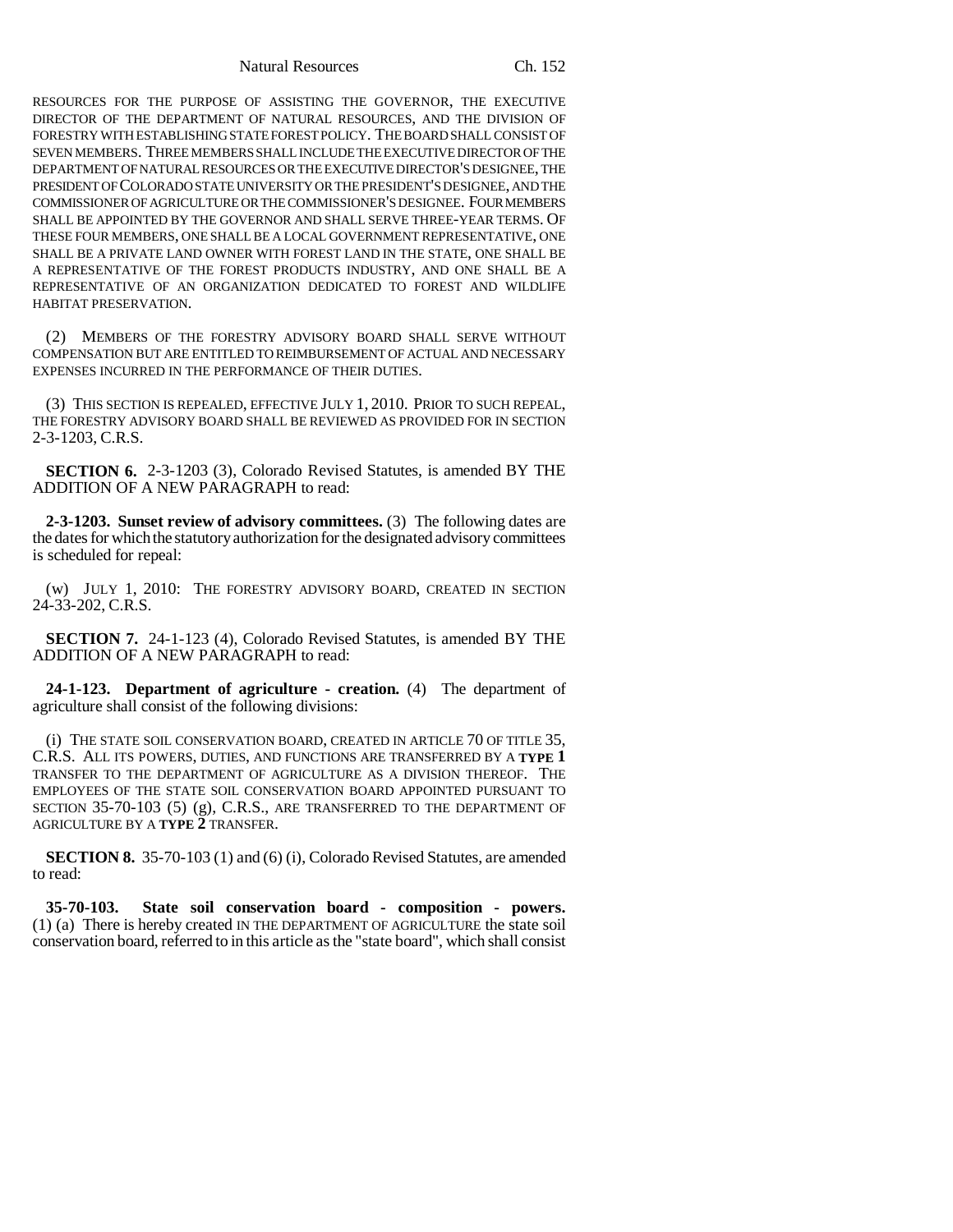#### Ch. 152 Natural Resources

of nine members. One member shall be a qualified elector of the state appointed by the governor from the state at large for a term commencing January 1, 1974. The remaining eight positions on the state board shall be filled by elections held within the areas described in this section. The boards of supervisors of local soil conservation districts within each such area shall elect the number of members specified in this subsection (1) between November 1 and December 31 in 1973 for terms commencing January 1, 1974, and within such dates in succeeding years as necessary to fill expiring terms. A candidate shall be or shall have been an elected supervisor of a local soil conservation district. The number of members to be elected and the areas from which they are to be elected are as follows:

 $(a)$  (I) The White-Yampa and North Platte river watersheds, one member;

 $(b)$  (II) The San Juan basin, one member;

 $\langle e \rangle$  (III) The Arkansas river watershed, two members, one from the upper Arkansas river watershed and one member from the lower Arkansas river watershed;

 $\left(\frac{d}{d}\right)$  (IV) The Rio Grande watershed, one member;

 $(e)$  (V) The Republican and South Platte river watersheds, two members, one from the upper South Platte river watershed and one member from the Republican river and lower South Platte river watersheds;

(f) (VI) The Colorado, Gunnison, and Dolores river watersheds, one member.

(b) THE STATE BOARD CREATED IN PARAGRAPH (a) OF THIS SUBSECTION (1) SHALL, ON AND AFTER JULY 1, 2000, EXECUTE, ADMINISTER, PERFORM, AND ENFORCE THE RIGHTS, POWERS, DUTIES, FUNCTIONS, AND OBLIGATIONS VESTED IN THE FORMER STATE BOARD IN THE DEPARTMENT OF NATURAL RESOURCES. ON JULY 1, 2000, ALL EMPLOYEES OF THE FORMER STATE BOARD WHOSE PRINCIPAL DUTIES ARE CONCERNED WITH THE DUTIES AND FUNCTIONS TRANSFERRED TO THE STATE BOARD CREATED IN PARAGRAPH (a) OF THIS SUBSECTION (1) AND WHOSE EMPLOYMENT IN THE FORMER STATE BOARD IS DEEMED NECESSARY BY THE COMMISSIONER OF AGRICULTURE TO CARRY OUT THE PURPOSES OF THIS ARTICLE SHALL BE TRANSFERRED TO THE STATE BOARD CREATED IN PARAGRAPH (a) OF THIS SUBSECTION (1) AND SHALL BECOME EMPLOYEES THEREOF. SUCH EMPLOYEES SHALL RETAIN ALL RIGHTS TO THE STATE PERSONNEL SYSTEM AND RETIREMENT BENEFITS UNDER THE LAWS OF THIS STATE, AND THEIR SERVICES SHALL BE DEEMED TO HAVE BEEN CONTINUOUS. ALL TRANSFERS AND ANY ABOLISHMENT OF POSITIONS IN THE STATE PERSONNEL SYSTEM SHALL BE MADE AND PROCESSED IN ACCORDANCE WITH STATE PERSONNEL SYSTEM LAWS AND RULES.

(c) ON JULY 1, 2000, ALL ITEMS OF PROPERTY, REAL AND PERSONAL, INCLUDING OFFICE FURNITURE AND FIXTURES, BOOKS, DOCUMENTS, AND RECORDS OF THE FORMER STATE BOARD IN THE DEPARTMENT OF NATURAL RESOURCES PERTAINING TO THE DUTIES AND FUNCTIONS TRANSFERRED TO THE STATE BOARD IN THE DEPARTMENT OF AGRICULTURE SHALL BECOME THE PROPERTY OF THE STATE BOARD CREATED IN PARAGRAPH (a) OF THIS SUBSECTION (1).

(d) ALL CONTRACTS ENTERED INTO BY THE FORMER STATE BOARD PRIOR TO JULY 1, 2000, IN CONNECTION WITH THE DUTIES AND FUNCTIONS TRANSFERRED TO THE